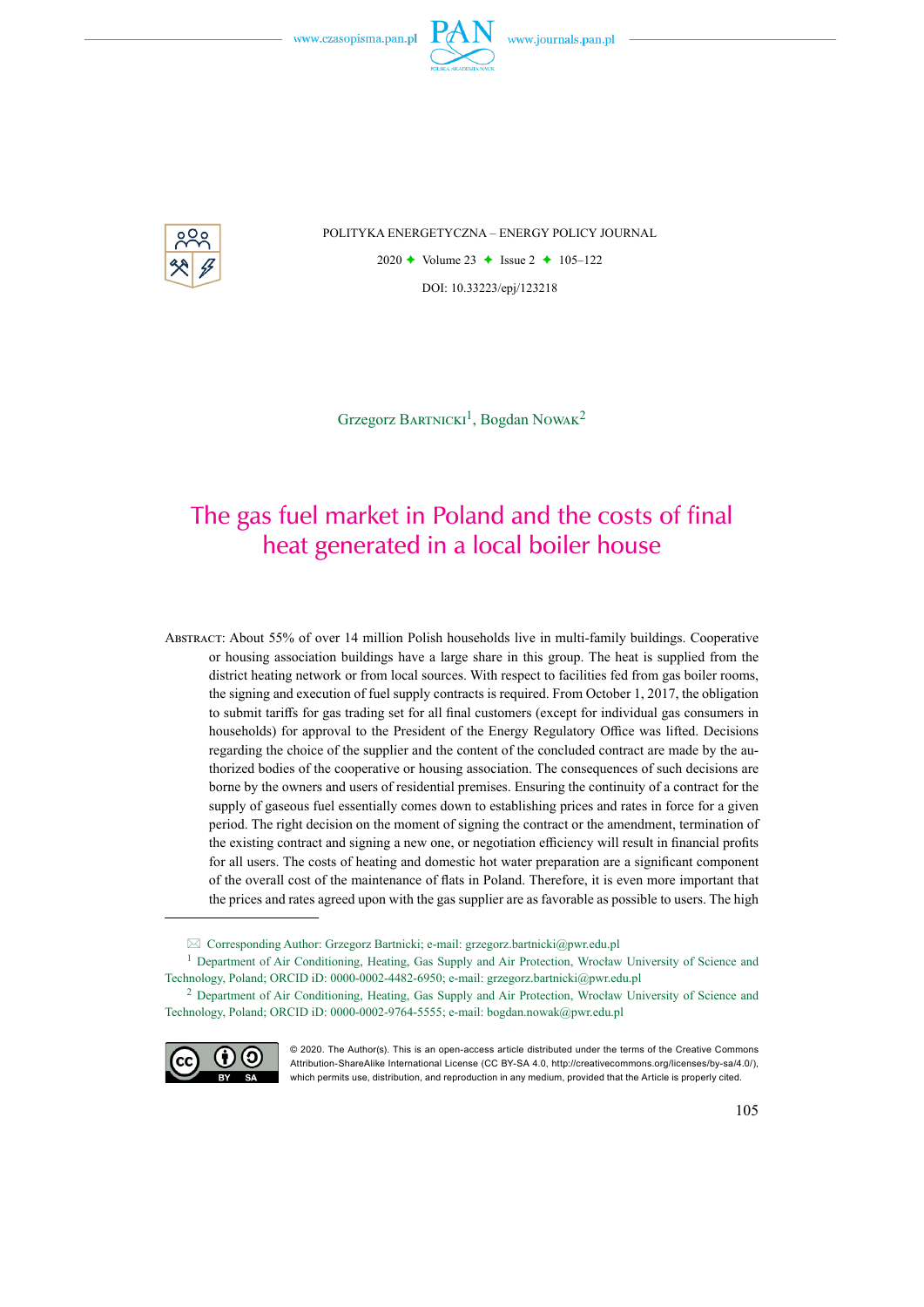

costs of heat are not only expenses for apartment owners. The attractiveness of flat on the rental market is also decreasing. The business activity carried out in facilities located in such buildings is also less competitive.

The authors of the article analyzed gas prices on the Polish market over the last 3 years and presented the results of simulations of the effects of specific prices and rates set in the contract for the supply of fuel at the cost of heating from the point of view of a single apartment. As these are not large amounts per year, they do not motivate to optimize the terms of the gas purchase contract in this respect. The dynamics of changes in gas prices in Poland, although slightly different from world trends, is high. This makes it difficult for those responsible to make the decisions, and for residential users, it often means spending differences in subsequent years. One of the consequences of setting prices and rates significantly higher than obtainable may also be the reluctance of local communities to take measures to increase the energy efficiency of the heat supply system. From the point of view of heating costs, such decisions may distort the economic effect of thermo-modernization.

KEYWORDS: gas market, multi-family building, energy efficiency

### Introduction

The creation of smart buildings and cities is aimed at improving the quality of life of their residents and protecting the natural environment. As highlighted in (Gungor et al. 2010) smart heat supply systems and smart buildings have optimized resource management, increase operational efficiency, ensure stable media supply, allow for real-time monitoring of system operations and enhance the possibilities of network reconfiguration and self-repair. All these directions require investments at the same time, and if they are financed from the owner's own resources, they are accompanied by the expectation of financial benefits (usually achieved in a short period of time). Expenses related to heating constitute a significant part of household maintenance costs, which increasingly, even in countries that are considered wealthy, result in the phenomenon of energy poverty (Galvin 2019). The reluctance to pay extra money is understandable, especially when a quick return on expenditure is not obvious. The relationship between energy efficiency and prices and low-carbon development strategies is described in (Bonatz et al. 2019). The authors indicate that difficulties in accessing investment funds limit interest in actions to improve energy efficiency and the use of renewable energy sources (RES), which leads to an increase in heat costs in the long run. Stala-Szlugaj (2019) indicates large changes in the coal sale price in 2010–2019. Coal prices in Poland follow the trend on international coal markets, although a time shift (by one year) is observed. From January 2010 to May 2019 the range of volatility prices of cubes from Polish coal mines fluctuated in the range of PLN 14–33/GJ, and in the case of imports within PLN 12–32/GJ. Regional diversity was also present. Price changes are also observed for other primary energy carriers. In households, this translates directly into the cost of purchasing fuel or the cost of purchasing heat generated from this fuel. However, three independent factors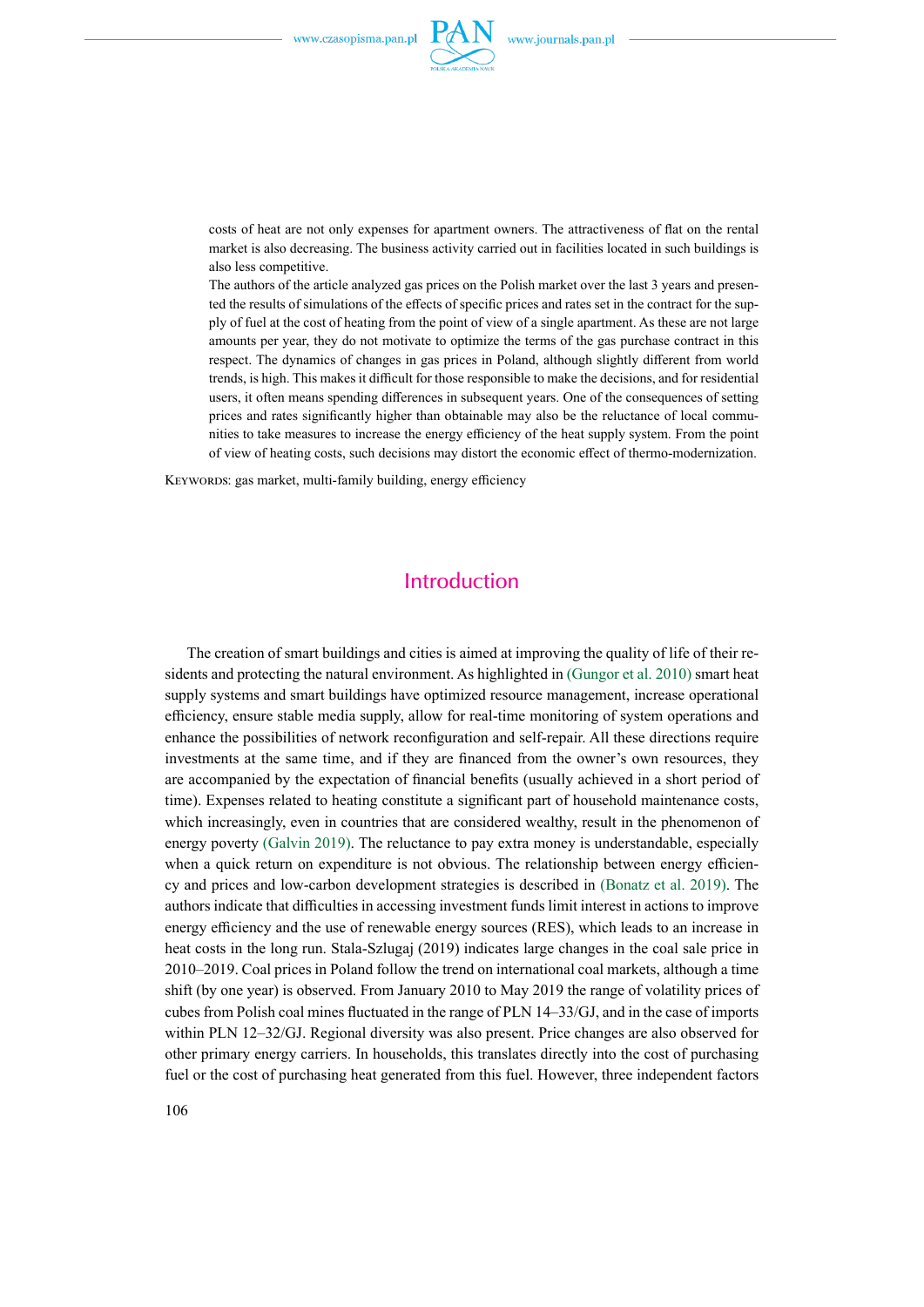

overlap with economic stability: energy prices, variability of heat consumption resulting from climatic conditions in subsequent heating seasons, and the effects of actions taken to improve energy efficiency and reduce fuel/energy consumption (and thus costs).

A significant part (about 55%) of 14 million Polish households live in multi-family buildings. Buildings representing the resources of cooperatives or housing associations have a significant share in this group. Heat supply for these facilities is provided from the heating network or from local sources. In areas equipped with a gas network, heat supply from a gas boiler house (supplying part of the building, the entire building or a group of buildings with heat) was used even when access to the district heating network was available. In the case of using a gas-fired boiler house, to the signing and execution of a fuel supply contract is required for the operator. While a few years ago the gas market was fully monopolized and the terms of fuel supply were regulated, the admission of competition and the diversification of sources (possibility of purchase from various sellers) has recently resulted in high dynamics of price changes. Therefore, it is important that the prices and rates agreed with the gas fuel supplier are as favorable as possible to users. The period for which the contract is set is also important, as well as the terms of its termination (they determine the cost of concluding the contract on new terms before the end of the existing contract).

The excessively high costs associated with heat supply are not just additional expenses for flat owners. The attractiveness of residential premises on the rental market is also decreasing. This may also affect service activities in rented premises located in such resources, especially since the differentiation of such costs may even regard buildings next to each other.

#### 1. Gas market

As of the October 1, 2017, the obligation to submit the tariffs for gas trading for approval to the President of the Energy Regulatory Office, set for all end users, except for household gas consumers, was waived. This was important for the development of competition in gas trading in Poland. Both fossil gas produced by individual member states and imported from outside the EU is available in the European Union. Gas combustion also has an increasing share in the emission of  $CO<sub>2</sub>$  which indicates an increase in its use as a primary energy carrier. In view of the significant reduction of  $CO<sub>2</sub>$  emissions, planned for 2050, a significant decrease in gas consumption in the EU should be expected in such a time perspective (Wyganowski 2020; Inman 2020). The European Commission's scenarios for achieving zero net emissions in 2050 predict that gas imports after 2030 in the EU will fall sharply (Wyganowski 2020; Report EC... 2019; Com EC... 2018). At the same time, the infrastructure for gas imports, transmission and use for energy purposes is further expanded (Inman 2020; Nace et al. 2019). The EU already has an excess gas infrastructure in relation to the needs and current gas consumption, and intends to develop it (Inman 2020). This situation on the gas market will favor customers because excess supply and

107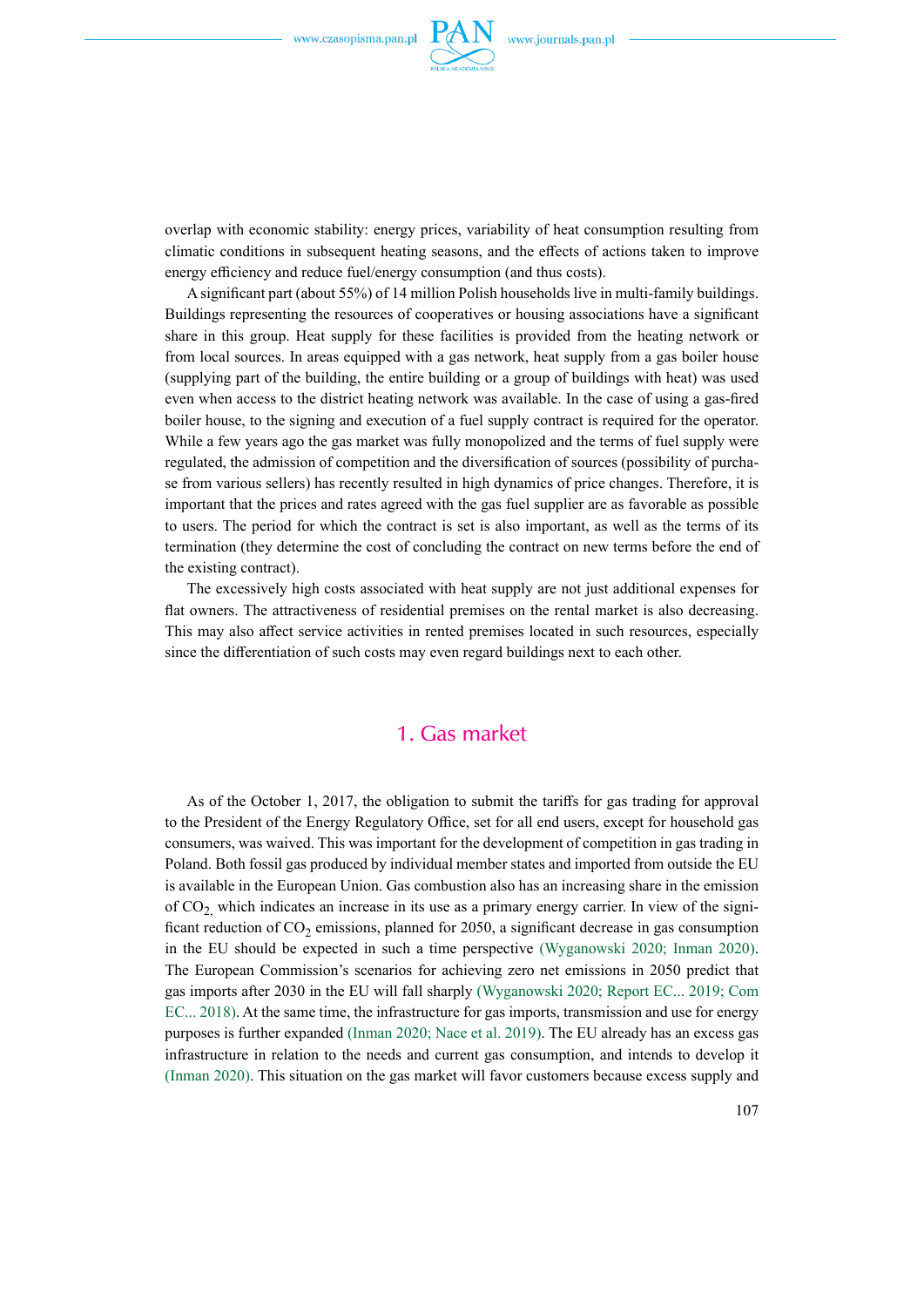

competition will affect prices and offer favorable purchase conditions. It is also difficult to assess how these conditions will additionally be influenced by the effects of the COVID-19 pandemic but, as in the case of other energy carriers, a long-term impact on demand and price fluctuations is also expected.

From the point of view of the heat supply of residential buildings powered by local gas-fired boiler rooms, the decision on the choice of the gas supplier and the conditions of the contract concluded is made by the authorized bodies of the cooperative or housing association. The consequences of such decisions – mainly financial – are borne by the owners and users of residential premises. The manager's main goal is to guarantee the supply of heat to the building, and therefore the most important is to ensure the continuity of the contract for the supply of gas. Negotiations of the terms of the contract also boil down to determining the prices and rates applicable in a given period.



Fig. 1. Gas quotations on the delivery of the Polish Power Exchange (TGE) in forward contracts in terms of two (n-2) and one (n-1) years preceding the delivery date (delivery in 2018, 2019 and 2020) Source: own study based on the Polish Power Exchange (TGE)



The entity making the decision about contracting fuel supplies for subsequent periods faces the difficulty of choosing the right moment to make such a decision. Classic analytical methods to support this decision are not always effective. This is due to the lack of many years of experience in the functioning of the gas market under new formal conditions as well as gas fluctuations that are difficult to predict. Considering the decrease in supply during the period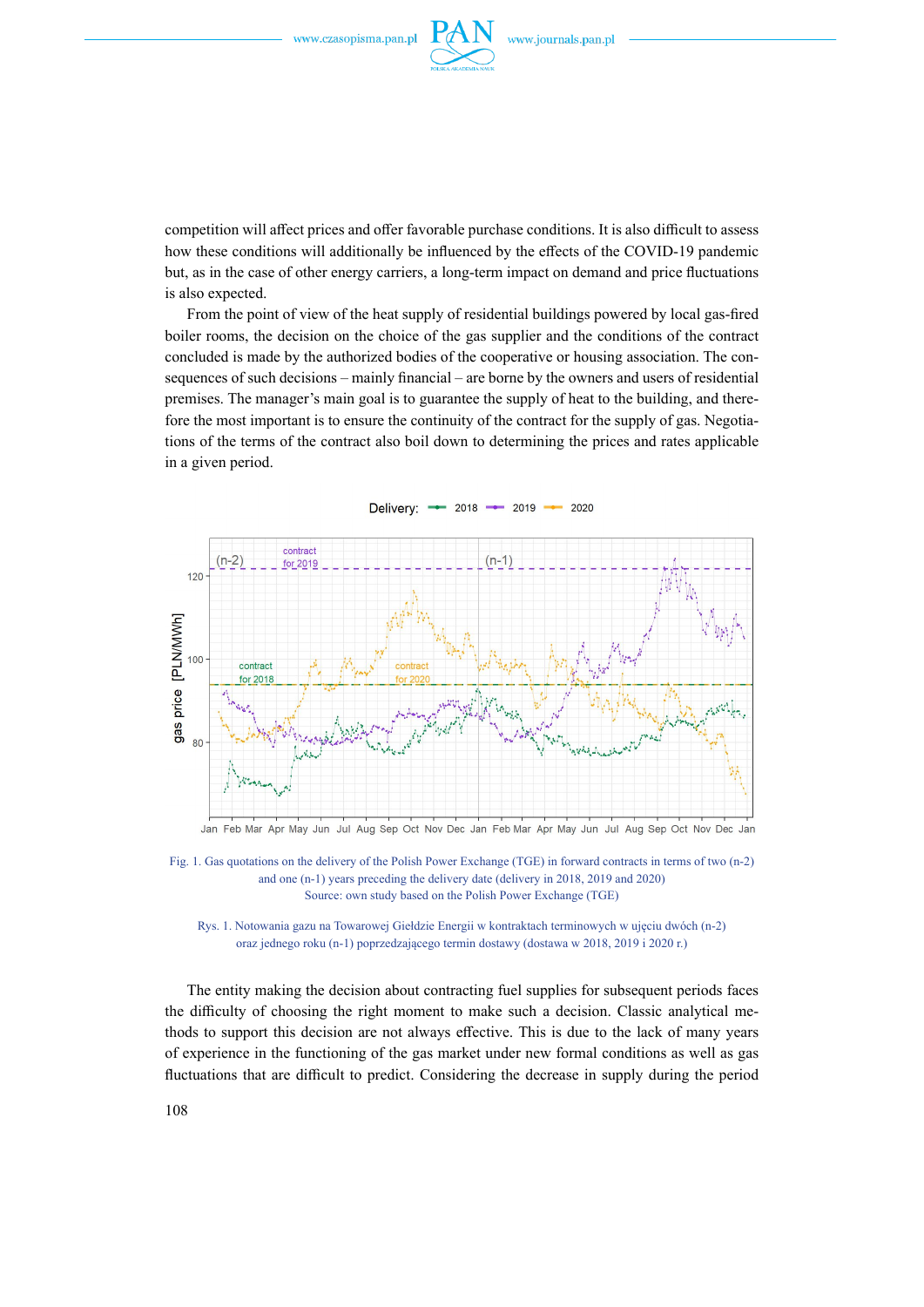

of reduced heat demand in the summer, fuel prices should be expected to lower in the summer than in the spring and autumn. Figure 1 presents gas quotations on the Polish Power Exchange (TGE in forward contracts in terms of two and one years preceding the delivery date. In 2016– –2020, the reduction of prices in the summer period occurred only in May–August 2017 for fuel deliveries in 2018. For supplies for 2019, gas prices were the highest in the period from September–December 2018. In 2019, there were also decreases in gas prices as a consequence of geostrategic changes and therefore price changes were much greater than those related to risk discounting. Another problem may be the period for which the contract is concluded. The purchase of fuel 2 years in advance is associated with greater risk than a transaction executed only one year in advance. Consequently, it should be expected that prices for deliveries carried out in 2 years may be higher than for deliveries carried out in the following year. In this way, the seller would discount the risk arising from the transaction over a much longer period of time and the more likely possibility of a difference between the forecasts and the actual conditions. At the same time, however, it ensures the seller's collection of fuel in the long term.

It should be reckoned with that persons responsible for managing housing resources are most often not experts in the gas market. Therefore, it is difficult for them to make optimal decisions and conduct effective negotiations with suppliers. Therefore, they benefit from support provided by consultants or account managers seconded by gas trading companies. This consultant primarily represents the seller. In the case of the heat supply system which is the subject of the analysis (in order to determine the terms of fuel supply in the next calendar or gas year, i.e. October–September), the consultant made contact at fairly characteristic moments, from the point of view of price conditions on the gas market. Considering gas quotations on the Polish Power Exchange in forward contracts on Figure 2, they indicate periods in which a sales consultant contacted the boiler house operator. As you can see, this was usually the moment of the price increase. Based on the time proposed by the consultants to determine the terms of fuel delivery, the purchaser had no possibility to negotiate a more favorable price, even if it was even close to the lowest possible. The pressure of the need to ensure the heat supply and the lack of direct financial consequences for the property manager (cost transferred to heat users) leads to the acceptance of the rules offered by the seller. From the point of view of a single heat consumer, these are not large differences in monthly fees. However, this translates into an annual cost of operation of the heat source. Therefore, the need for an in-depth impact analysis is justified from the point of view of those who make such decisions, as well as an assessment of how important this problem is. The study was conducted for a housing community (WM), whose buildings are supplied with heat from a local gas boiler house, located in Wrocław. It includes 4 buildings, each on a rectangular plan which are 4 storeys high. There are a total of 254 residential premises and 2 commercial premises in the buildings. The heat supply system consists of two gas boiler houses, each supplying two buildings. Each boiler house has two gas boilers (without condensation) and a battery of 3 hot water heaters with a total capacity of 1500 dm3.

109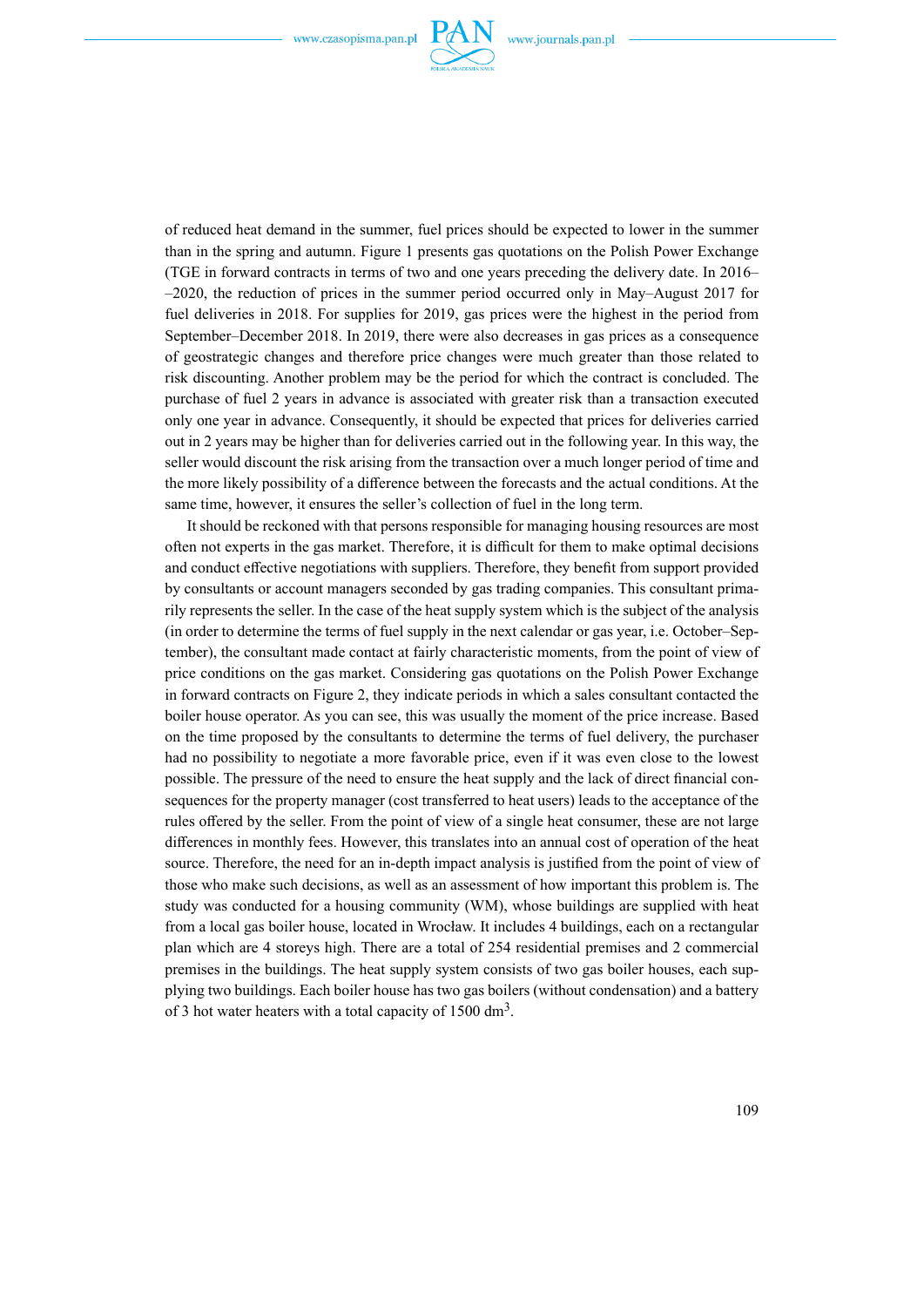



Fig. 2. Deadlines for contacting a sales consultant with the operator of the analyzed heat supply system considering gas quotations on the Polish Power Exchange (TGE) in forward contracts. The prices agreed in subsequent gas sales contracts were also marked Source: own study based on the Polish Power Exchange (TGE)

Rys. 2. Terminy skontaktowania się doradcy handlowego z operatorem analizowanego systemu zaopatrzenia w ciepło na tle notowań gazu na Towarowej Giełdzie Energii w kontraktach terminowych. Zaznaczono też ceny uzgodnione w kolejnych umowach na sprzedaż gazu

#### 2. Heat costs in property maintenance expenses

Expenses related to the purchase of fuel are a very important element in the budget of the analyzed housing community. In 2016–2019, this share varied from 32.9 to 36.9%. It was at almost the same level, despite changing climatic conditions in subsequent years or differences in the community budget for other items. The supply of heat to residential premises (heating and domestic hot water preparation) is also a much higher financial burden compared to other components of property maintenance costs, which are often considered more important, and in the broad public perception, are considered to be much more costly (maintaining cleanliness, renovations, infrastructure of building surroundings). Figure 3 presents the share of costs of heat supply and other costs of maintaining the property in the analyzed housing community in 2016–2019 (a) and for another community that manages a group of buildings in the neighborhood (b).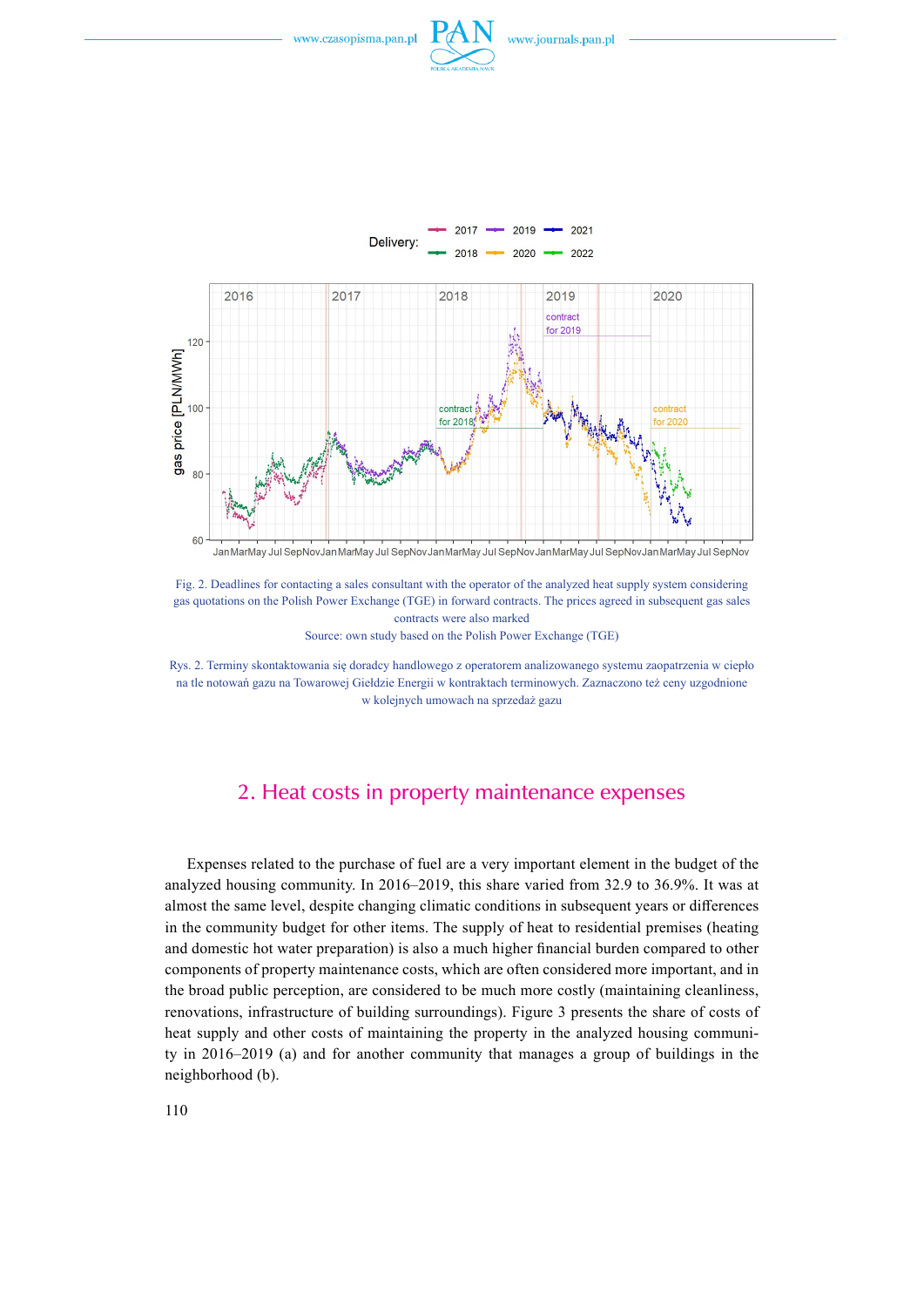

Fig. 3. The share of costs of heat supply and other costs of maintaining the property in the analyzed housing community (a.) and for another community that manages a group of buildings in the neighborhood community (b.) in 2016–2019

Source: own study

Rys. 3. Udział wydatków w wybranych działach planu gospodarczego dla badanej wspólnoty mieszkaniowej (a.) oraz dla porównania w sąsiedniej nieruchomości (b.) w latach 2016–2019

The increase in the unit price in 2019 by more than 78% compared to the base year (2016) resulted in only a 12% increase in the total gas purchase costs (Fig. 4). Such an effect resulted, among others, from the fact that the total cost of heating depends at the same time on fuel consumption resulting from weather conditions in a given year and hot water consumption. Therefore, it is easy to explain to heat consumers that high heating costs are not so much the result of contractual conditions as weather conditions and unreasonably high consumption of hot water. People responsible for managing the property of housing associations and cooperatives are aware of how difficult it is to prove their responsibility for wrong fuel purchase decisions. They are also often unaware of how much expenditure could be reduced if better sales contract conditions were provided. Due to the lack of current knowledge, residents (who bear the heating costs) are not aware of the conditions of gas purchase and may even think that the purchaser has no influence on the price of gas (based on their knowledge of the purchase conditions for individual consumers or the state of affairs at the time when prices were regulated). Such conditions, and, above all, the lack of a clear relationship between the change in the unit price of gas and the total expenditure related to annual heat costs mean that the pressure to take action to obtain the best possible contractual conditions when purchasing gas disappears. When discussing various conditions for the problem under analysis, attention should also be paid to the increasingly conscious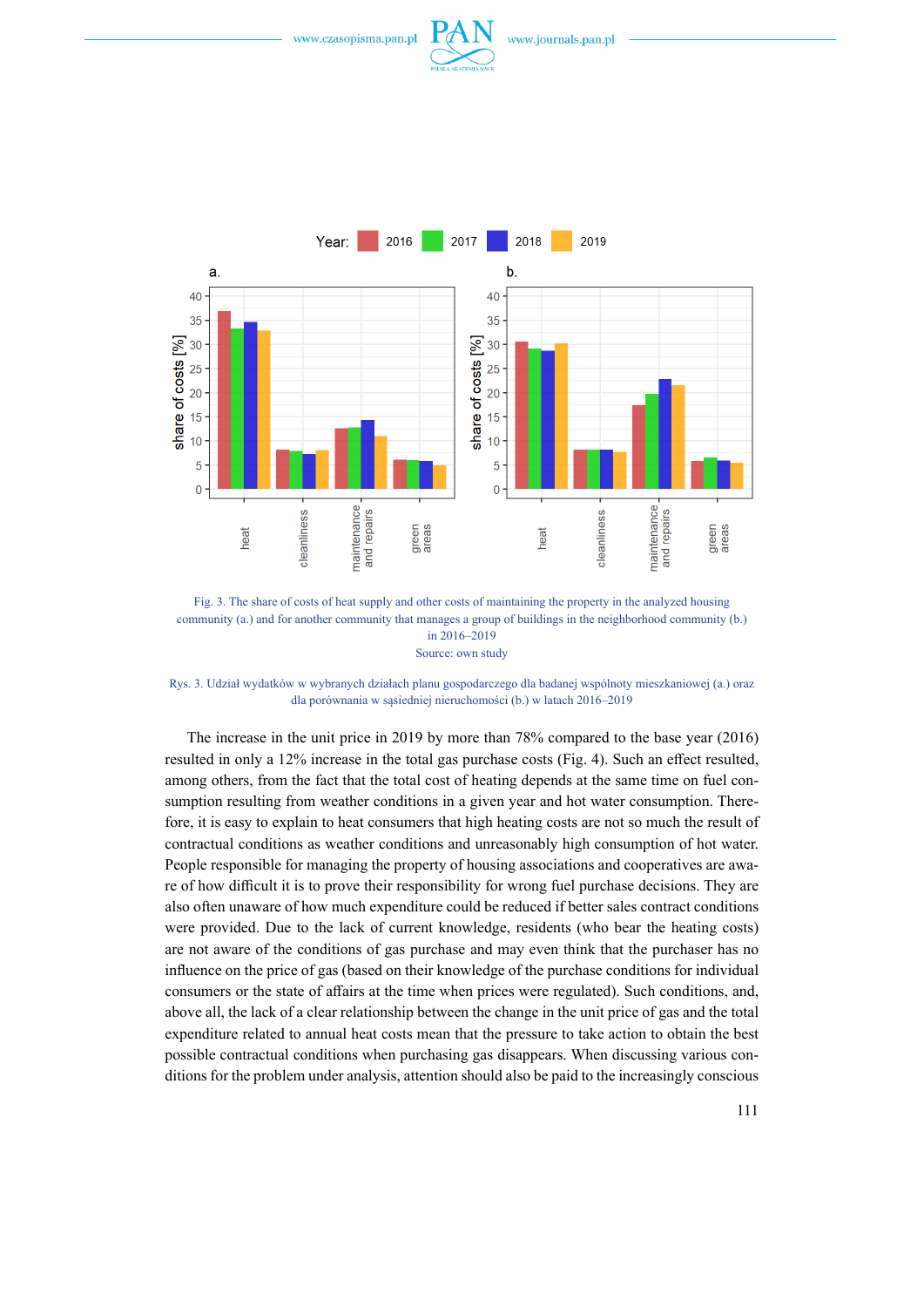

planning of maintenance costs by flat owners, especially within housing associations. The expenditure plan prepared for the property at the beginning of the financial year and assuming an increase in heat expenditure (increase in costs) encourages the residents of this community to take actions to reduce expenses (by reducing the consumption of heat and hot water). This is another random variable factor that, together with other factors, affects the annual cost of heat. Figure 4 presents the increase in the gas purchase cost for the needs of the boiler house supplying heat to the buildings of the housing community in relation to the change in the unit price of gas. The reference level is the prices in 2016. The cost of purchasing fuel increased much slower in the analyzed period than the unit gas prices. Relatively warm winters, actions taken by the property manager to improve the energy efficiency of the heat supply system, or heat consumption reduced by residents themselves (thus minimizing the cost of using the premises) limited this increase. It should also be pointed out that in 2019 the weather conditions at the turn of April and May caused an extension of the heating season by an entire month, additional heat consumption for heating flats and a significant reduction in the efficiency of the heat supply system in May 2019 (Bartnicki et al. 2020).



Fig. 4. Change in the unit price of gas and total expenditure on gas purchase compared to the base year (2016 – 100%) Source: own study

Rys. 4. Zmiana ceny jednostkowej gazu oraz całkowitych wydatków na zakup gazu. 2016 – rok bazowy (100%)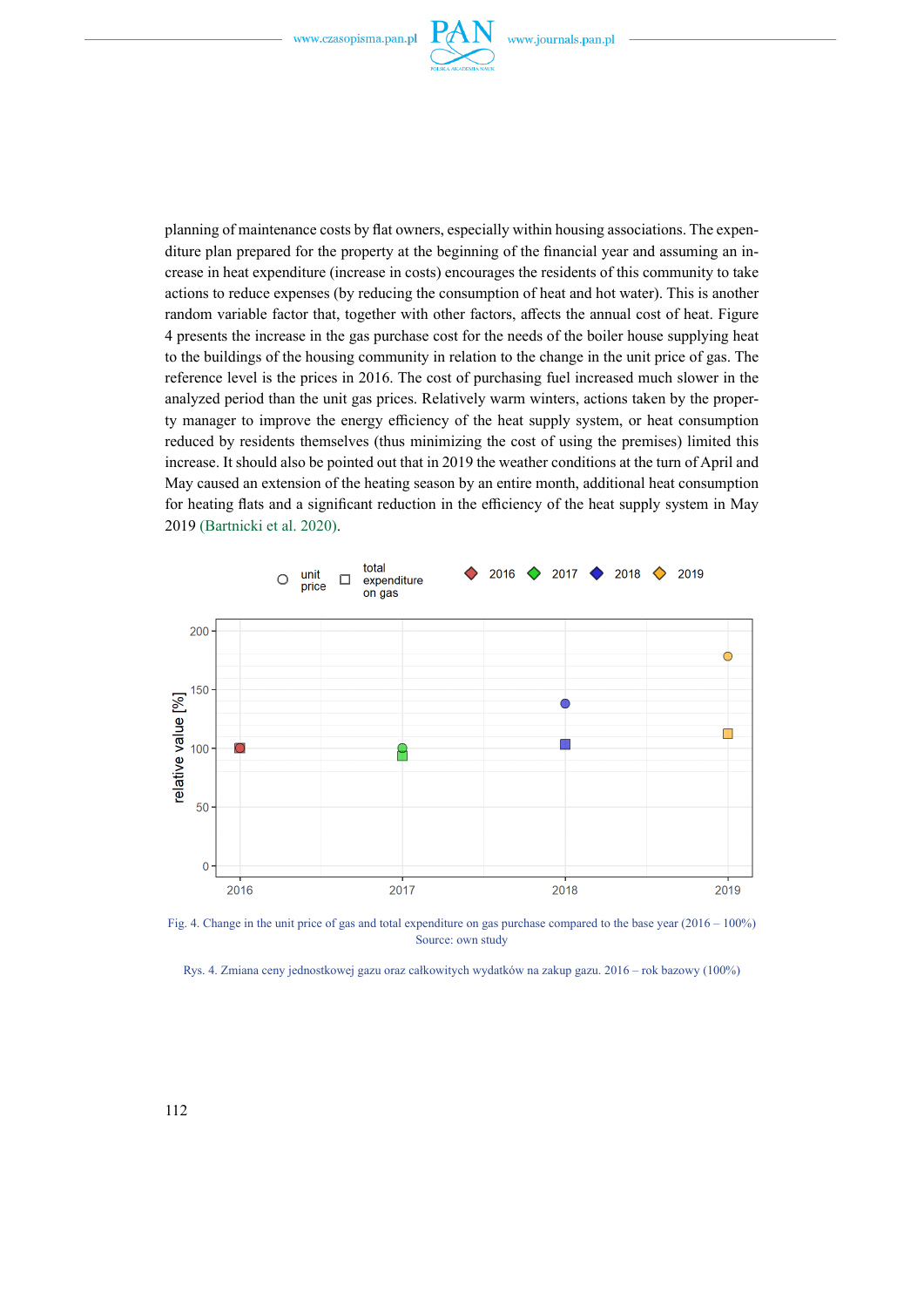

## 3. Impact of gas price on heating costs

The analysis was carried out for 2019. Gas prices have fallen this year (Fig. 2), which was not provided for in contracts concluded well in advance. The costs of purchasing fuel for heat production in the local gas boiler house must be incurred entirely by end users. In accordance with the common practice applied by housing cooperatives and associations, the total costs are therefore divided into fixed and variable costs, separately for space heating and hot water preparation.

In 2019, fuel consumption in two boiler houses of the housing community amounted to 192,247  $m^3$ , i.e. 2,138,391 kWh (7,692.1 GJ). Total heat consumption (based on the indications of residential heat meters) amounted to 2,773.5 GJ. Total hot water consumption (at 55°C) amounted to  $8,758.40 \text{ m}^3$  (based on readings of residential water meters, which corresponds to 1,467.9 GJ (with heating by 40 K). As part of the analysis, two simulations were made regarding the possible (hypothetical) total costs of fuel purchase and other factors related to the settlement of heat costs, taking the current prices into account. On the basis of quotations on the Polish Power Exchange (Commodity Forward Instruments Market) the lowest and the highest possible rate for gas with delivery for 2019 was determined. The price for the end user additionally includes the seller's margin and such a margin was included in the adopted rate for the "Lowest price" scenario and the "Highest price" scenario. Comparing offers submitted by suppliers over the last 4 years, it has been assumed that the prices offered are higher by approx. 10% from quotations on the Polish Power Exchange during this period. In the period 2016–2019, negotiated terms of fuel delivery were closer to the highest recorded rate than to the most favorable conditions for the recipient. With the adopted unit price assumptions for both mentioned scenarios, the simulation results are summarized in Table 1.

#### Table 1. Comparison of the main measures for the three scenarios considered for 2019

|                                                                                                      | Scenario<br>Real expenses | Scenario<br>Lowest price | Scenario<br>Highest price |
|------------------------------------------------------------------------------------------------------|---------------------------|--------------------------|---------------------------|
| Total fuel consumption $\lceil m^3 \rceil$                                                           | 192,247                   | 192,247                  | 192,247                   |
| Fuel unit price (net) $[PLN/m^3]$                                                                    | 0.12170                   | 0.08814                  | 0.13650                   |
| Total fuel purchase costs (gross) [PLN]                                                              | 388,605.62                | 319,764.65               | 446,951.61                |
| Share of fixed costs [%]                                                                             | 11.6                      | 14.1                     | 10.1                      |
| Costs settled from the premises area [PLN]                                                           | 148,142.61                | 127,490.31               | 165,646.40                |
| The cost settled based on the indications of housing<br>devices (water meters and heat meters) [PLN] | 240,463.02                | 192,274.33               | 281,305.21                |
| Unit cost of space heating (per $m2$ ) [PLN]                                                         | 55.73                     | 44.56                    | 65.20                     |
| Unit cost of domestic hot water preparation (per $m3$ )<br>[PLN]                                     | 9.81                      | 7.84                     | 11.47                     |

Tabela 1. Porównanie głównych mierników dla trzech rozpatrywanych scenariuszy dla 2019 r.

Source: own study.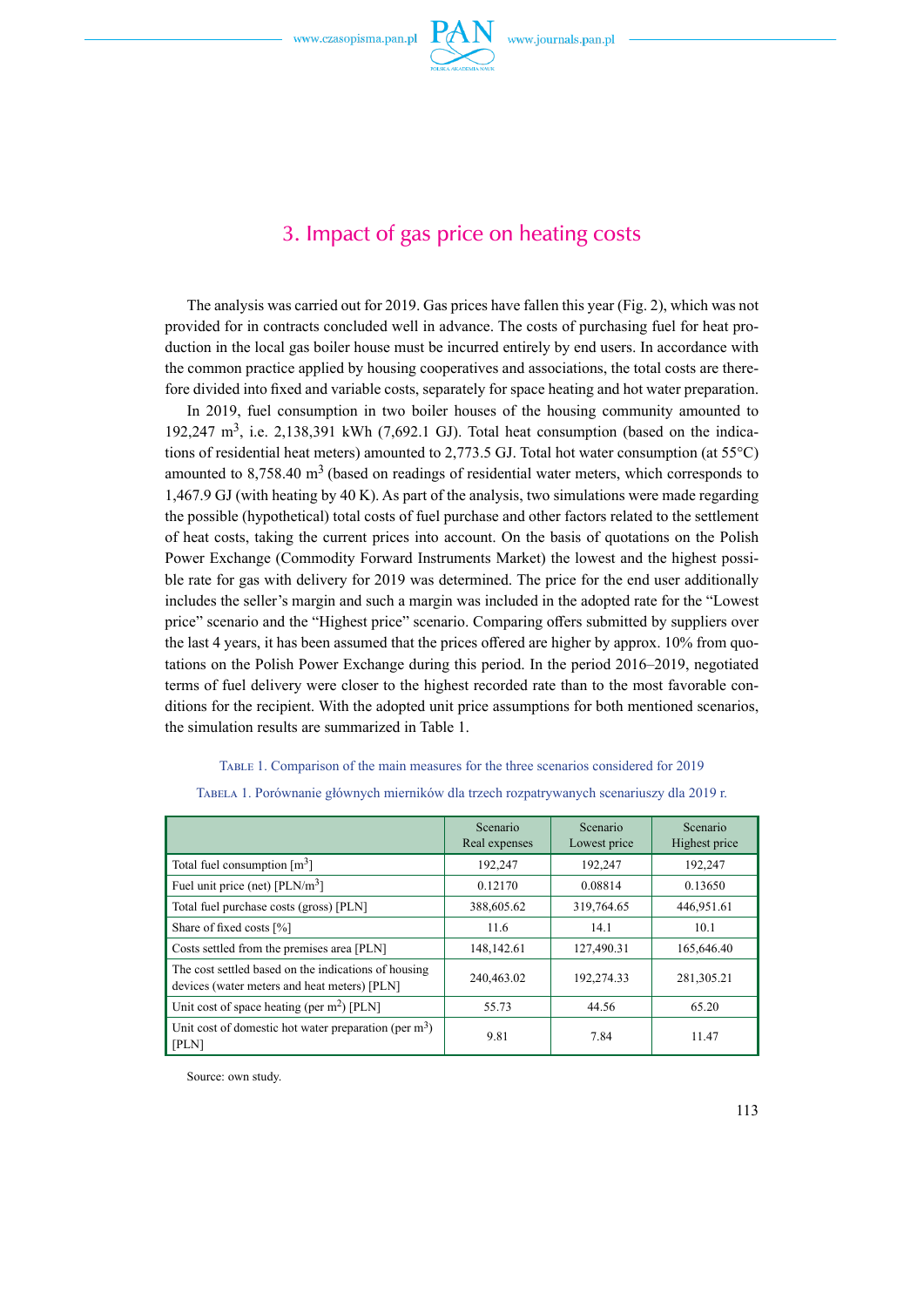

Total expenditure on the purchase of fuel in the "Highest price" scenario is 15.0% higher than actually incurred (i.e. the "Real expenses" scenario). A contract with the lowest price would, on the other hand, give expenses representing 82.29% of the costs actually incurred in 2019. The lowest price is 72.42% of the price from the "Real expenses" scenario, while the highest price is 12.16% higher than actually calculated on based on the contract applicable for 2019.

A simulation of the settlement for heating of the residential premises was also carried out for the proposed scenarios. At the same time, the details resulting from individual formal and legal conditions affecting the volume of the given premises' share in common areas were omitted. The simulations were performed for three cases using the same rules in order to ensure the possibility of formulating conclusions. The results of this analysis are presented in the form of a histogram (Fig. 5). The "Lowest price" scenario results in savings from PLN 66.68 to PLN 411.45 per residential premises per year, and in the case of one premises even savings of PLN 611.39. In the case of calculations for the "Highest price" scenario, the increase in heating costs ranges from PLN 56.52 to PLN 348.73, and in the case of one residential premises it would amount to as much as PLN 518.19. All values were estimated annually, relative to the actual fuel supply contract.



Fig. 5. Potentially savings and increased expenses for heating of the residential premises. The "Lowest price" scenario and the "Highest price" scenario in 2019 Source: own study

Rys. 5. Potencjalne oszczędności oraz podwyższone wydatki za ogrzewanie pomieszczeń w lokalach mieszkalnych w scenariuszu "Najniższa cena" oraz "Najwyższa cena" dla 2019 r.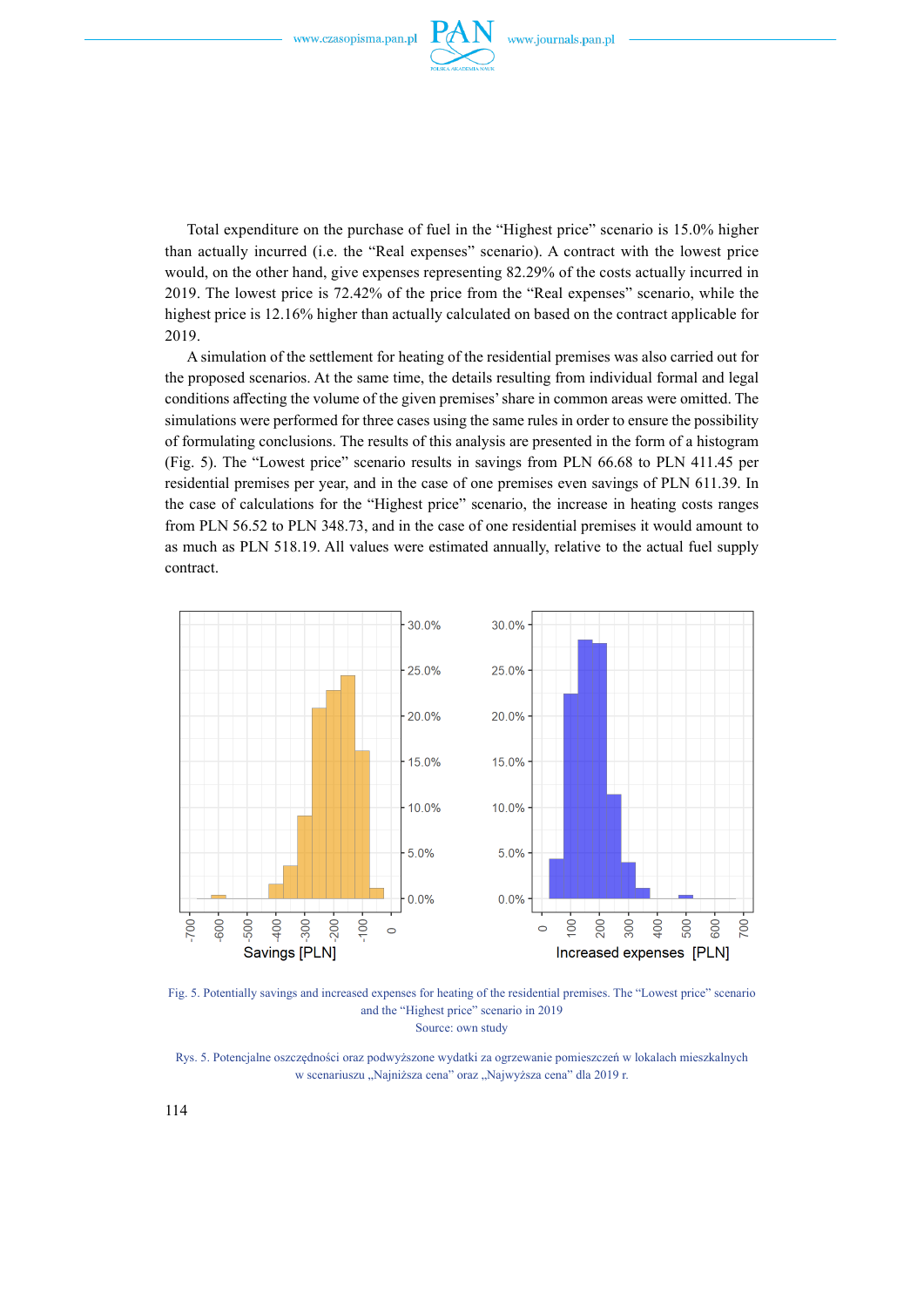

The change in the annual costs of space heating is strongly associated with the consumption of heat, and, to a much lesser extent, with the size of the residential premises. This is illustrated in Figure 6. This is due to the fact that the component of heating costs calculated as a function of the share of a given premises in common areas depends on fuel prices to a small extent. In housing cooperatives or associations where the regulations for settling heat costs include an increased share of the so-called fixed charges (independent of heat meter indications and settled e.g. on the basis of the usable floor area of the premises or shares in the property), the above described dependence may not occur.

In the scope of changes in costs incurred for preparing domestic hot water, the amounts are already smaller.



Fig. 6. The changes in the annual costs of space heating depending on the size of the residential premises and consumption of heat Source: own study

Rys. 6. Wielkość zmiany kosztów za ogrzewanie pomieszczeń w zależności od powierzchni lokalu mieszkalnego oraz rocznego zużycia ciepła

In the "Lowest price" scenario, the average saving is PLN 67.53 per year for a single residential premises. In the case of 90% of premises supplied with heat, the savings would not exceed PLN 125. Expenditures would increase by PLN 57.24 per year on average in the alternative scenario. For 95% of residential premises supplied with heat, expenditures would not increase by more than PLN 120 (per year). The total (space heating and hot water preparation) savings and increase in expenses were also compared. The "Lowest price" scenario for 90% of residential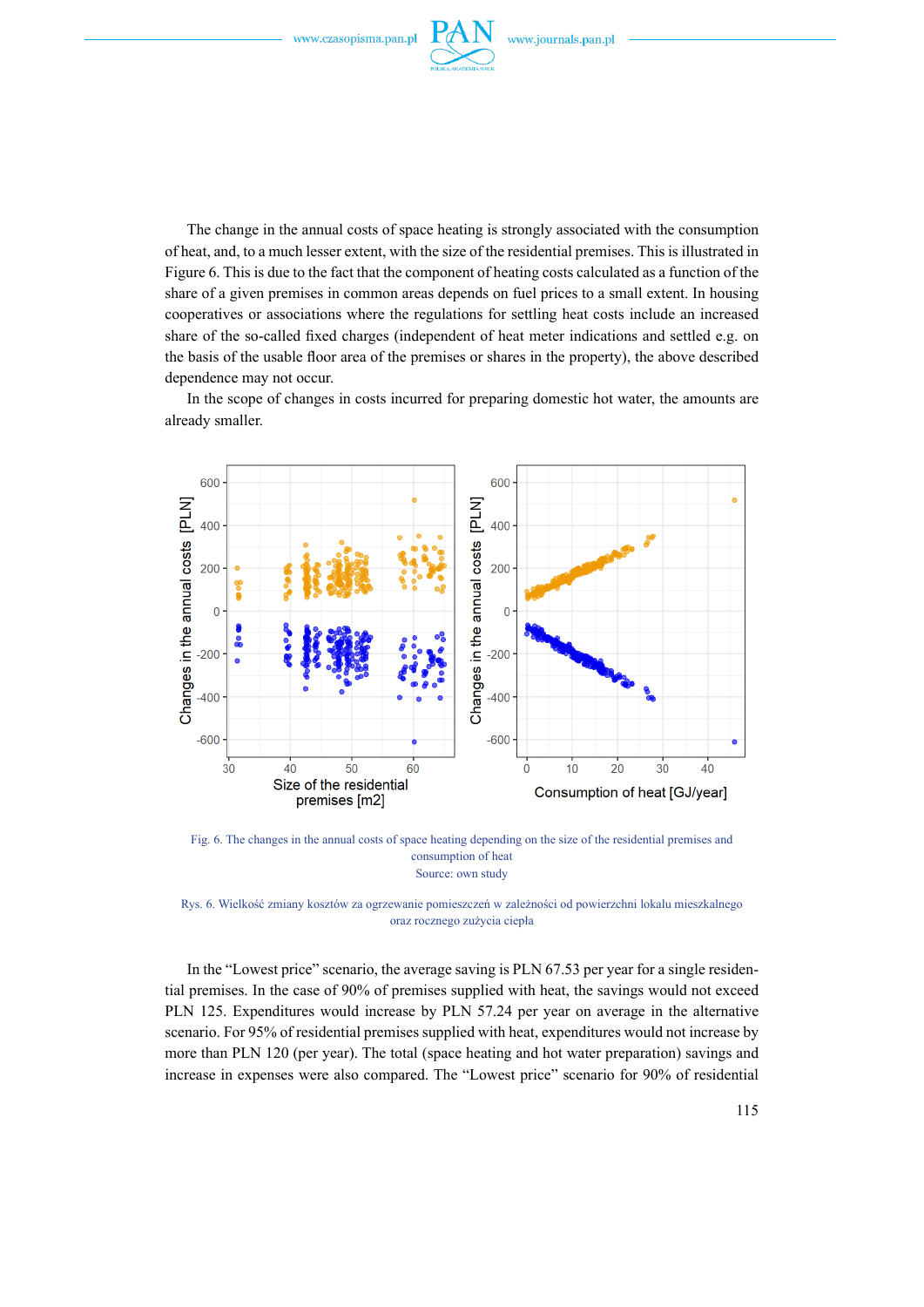





Fig. 7. Potentially saving and increased expenses for preparing domestic hot water in premises. The "Lowest price" scenario and the "Highest price" scenario in 2019 Source: own study

Rys. 7. Potencjalne oszczędności oraz podwyższone wydatki na przygotowanie c.w.u. w lokalach mieszkalnych w scenariuszu "Najniższa cena" oraz "Najwyższa cena" dla 2019 r.

| Scenario             | "Lowest price" scenario | "Highest price" scenario |
|----------------------|-------------------------|--------------------------|
| Minimal change [PLN] | 82.18                   | 69.65                    |
|                      |                         |                          |
| Maximum change [PLN] | 660.41                  | 559.73                   |
| Average change [PLN] | 268.68                  | 227.72                   |
| Median change [PLN]  | 262.64                  | 222.60                   |

Table. 2. Comparison of the main measures for the two scenarios considered in 2019 Tabela 2. Porównanie głównych mierników dla trzech rozpatrywanych scenariuszy dla 2019 r.

Source: own study.

premises results in total savings of no more than PLN 380 (per year). In the case of the "Highest price" scenario, 90% of the premises would not incur expenses exceeding PLN 325 (per year).

Based on the calculated increase in expenses for heating, as well as those related to hot water preparation, taking the total increased expenses and the area of the flat into account, four clusters (groups) of flats were distinguished, i.e. (1) a slight increase in costs, (2) a noticeable increase in costs, (3) large increase in costs and (4) very large increase in costs. Figure 8 presents points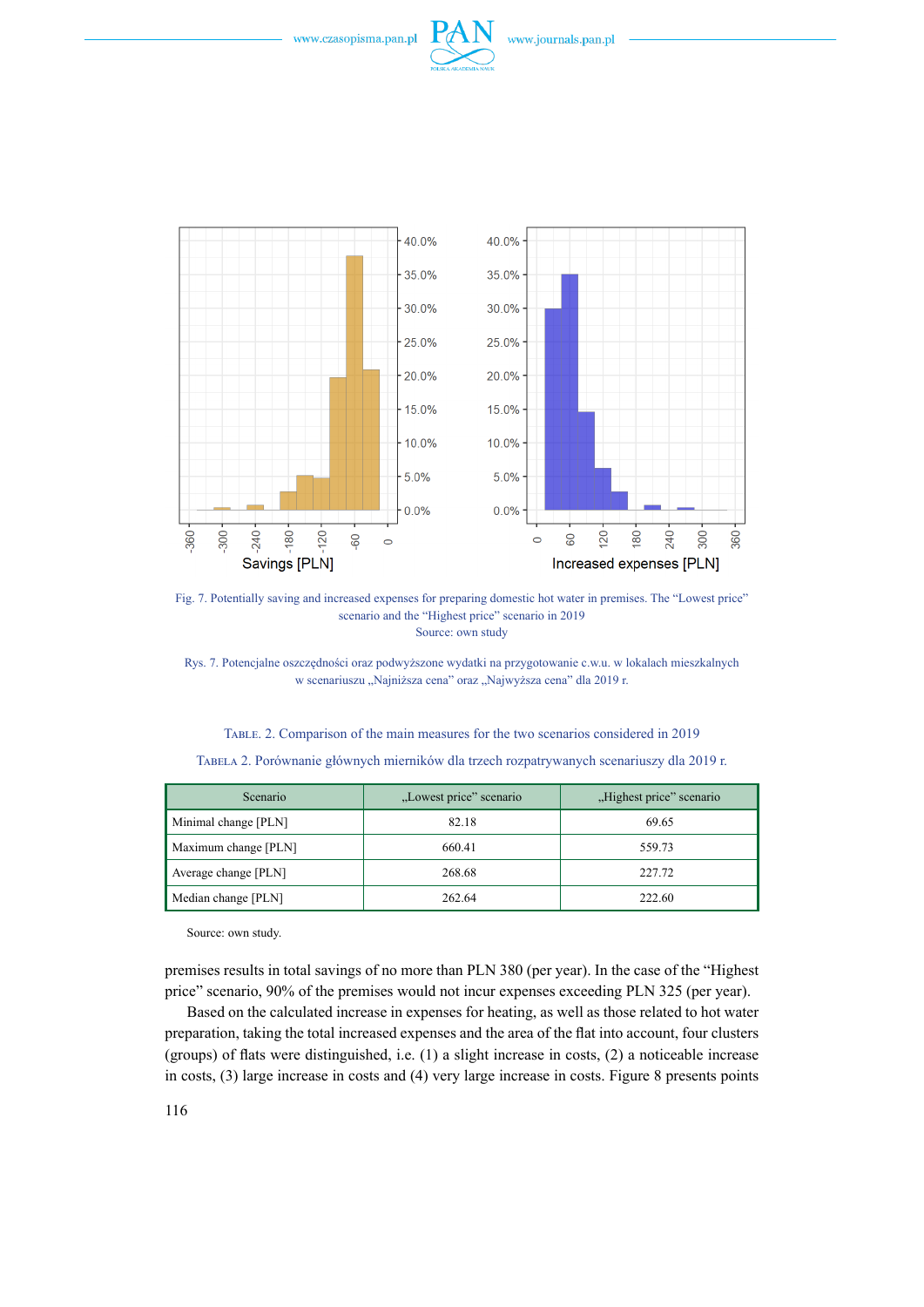

corresponding to flats belonging to particular clusters in the coordinate system: change in heating costs and change in the costs of hot water preparation for the "Highest price" scenario.



Fig. 8. The relationship between the change in heating costs and change in the costs of hot water preparation divided into four clusters (groups) of flats (k-means) for the "Highest price" scenario in 2019 Source: own study

Rys. 8. Relacja pomiędzy podwyższonymi kosztami na ogrzewanie pomieszczeń i przygotowanie c.w.u. w podziale na 4 grupy odbiorców (k-means) dla scenariusza "Najwyższa cena" dla 2019 r.

## 4. Financial consequences for the premises

The calculations carried out for two variants show that the change in price conditions regarding gas supply gives a difference in the cost of heat at the level of several hundred zlotys per flat per year. It happens that with such a level of the disputed amount of the annual settlement for heat, tenants question the fee charged by the administrator, settling the dispute in court. The costs of such proceedings exceed the amount of the dispute many times, which is therefore more ambitious rather than financial. There is also no formal basis for the resident to question the gas supply contract itself. The results of the analysis show that there is no incentive for the property manager (from the level of residents) to make decision-making efforts for tough negotiations with fuel suppliers. As the calculations shown in Table 1, the difference in the total cost of buying fuel is already approx. PLN 70 thousand. This amount would be distributed over time to all the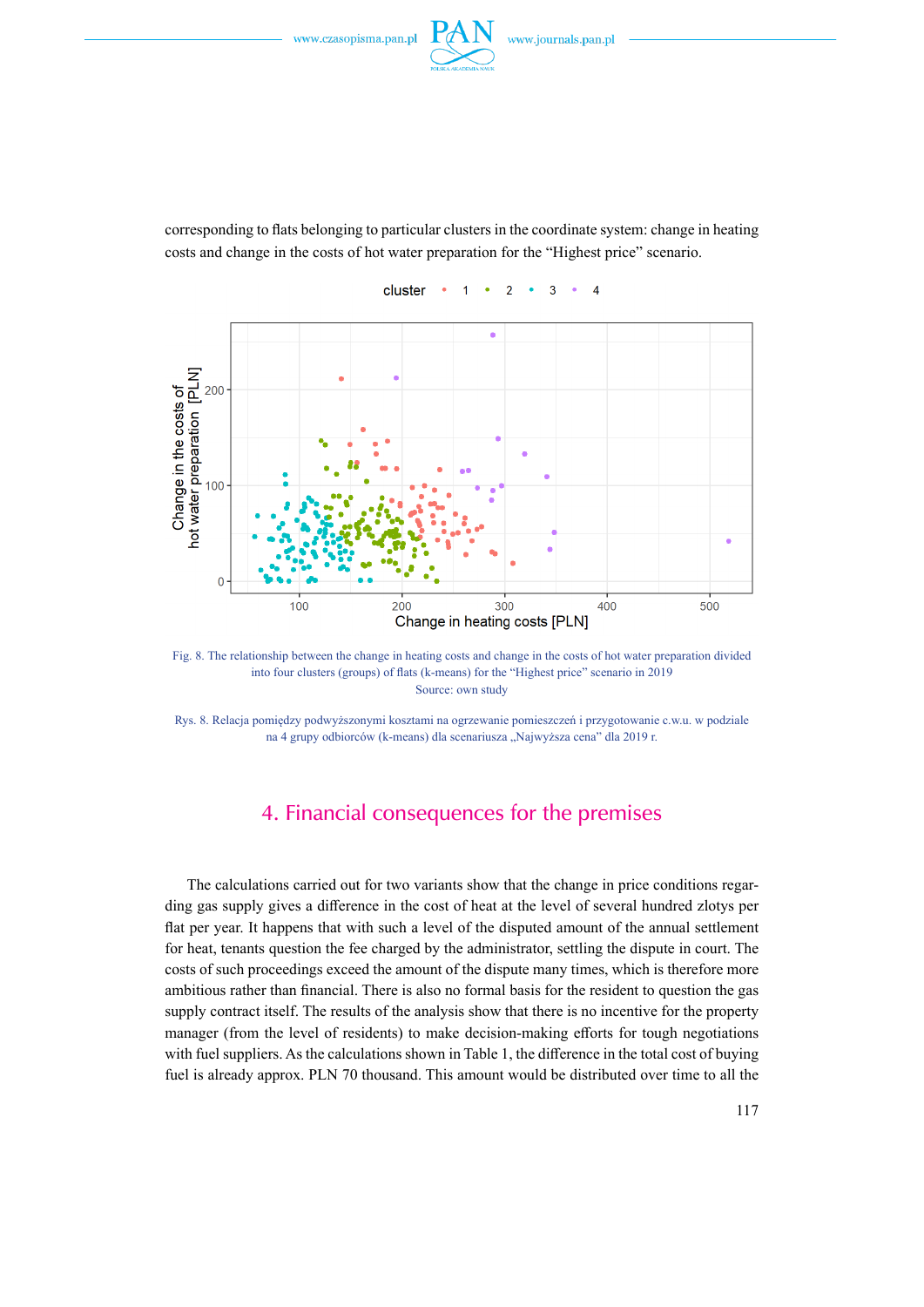

premises, but from the point of view of the budget of the property this is already a significant amount. Negotiations on the conditions of fuel purchases, and in particular the choice of time to start them, require a lot of expertise, skills and experience (usually a belief in the weaker negotiating position of the purchaser is dominant). In addition, attention should be paid to other key provisions that decide on other than pricing terms of delivery, e.g. the form of settlement (payment based on the forecast) or the conditions and form of submitting complaints.

It should also be remembered that, to a significant extent, the role of the housing community comes down to the role of "treasurer", i.e. calculating, collecting and aggregating funds from individual owners. The bodies of housing associations and cooperatives show that the costs of space heating and hot water preparation are the result of external entities' activities without a significant role of the internal bodies of the property manager.

An important threat expressed by decision-makers is also the high probability of marginalizing the workload in negotiating lower prices by weather conditions. Low external temperatures in the winter period, increased consumption of hot water make the public perception of high costs, and the work of people involved in setting price conditions is not only unnoticed but often questioned. This reasoning also leads to a reduction in activities aimed at reducing heat consumption. In this case, there is an additional risk that the implemented projects will not bring the expected effect, and the only real effect will be spending additional financial funds.

### Summary and conclusions

Taking decisions or creating reference measures based solely on cost and financial indicators can lead to wrong decisions, or at least to postponing them. This context is particularly important for organizations and entities in which key decisions must be made in a collective way. In the case of housing associations, decisions that go beyond the so-called 'ordinary management' are taken by resolution by all members of the community. Extremely often the key argument influencing the final decision of individuals who are not experts are financial conditions and the minimization of costs incurred. When considering and later recommending decisions on specific projects, the authorities take into account the risk that the financial effect of potentially energy- -efficient activities will be suppressed or even reversed by weather conditions or price conditions in subsequent years. Projects increasing energy efficiency are characterized by a simple payback period of several to several years. With a high variability of weather (Bartnicki at al. 2020) and price conditions, it may be difficult to settle such projects before members of a housing association or cooperative. This results in a lack of such risk being taken by the property management boards, all the more so because it requires their additional involvement and exposes them to charges.

The high dynamics of changes in the gas market (which may still be continued in the future) combined with deep changes in the heat market make it very difficult for decision-makers to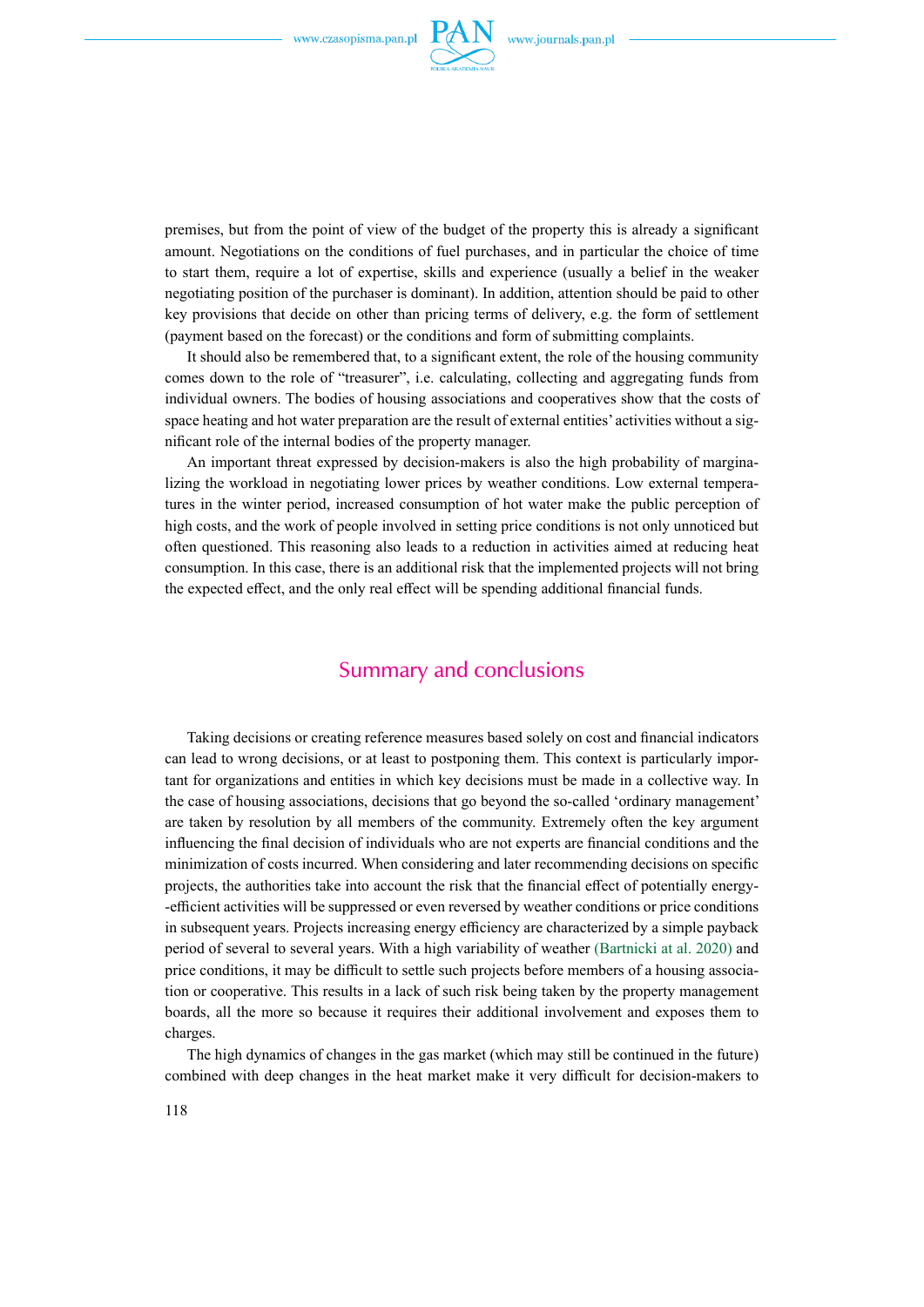

make decisions on changing the way of supplying. In terms of financial consequences, each decision is also burdened with a high risk of incurring higher expenses than the alternative. Therefore, leaving the status quo is a socially acceptable option. A bottom-up initiative is unlikely to be a bottom-up initiative that would also cover the majority of of residents. In light of these conditions, optimization of the heat supply system in terms of costs and  $CO<sub>2</sub>$  emissions is impossible (Palej et al. 2019). In the case of heat sources using gas as a fuel, it is also pointless to forecast accumulated costs over a period of 10–15 years. Therefore, new methods of economic analysis should be developed for thermomodernization investments where temporary (current) fuel prices will not be taken into account. Otherwise, the theoretically calculated effects will later deviate from the actually achieved effects. It may be advisable to develop and implement a group of indicators which will motivate such organizations as housing associations or cooperatives to undertake activities aimed at reducing fuel consumption and environmental impact. (Dell'Isola et al. 2018) pointed out the difficulties in making decisions by the entire community of flat owners and the need to use special financial mechanisms that are intended to encourage activities related to improving energy efficiency. The awareness that choosing a solution that is beneficial in terms of reducing expenses is extremely difficult may lead to organizations such as housing associations to abandon activities until the equipment is used up. After that time, the decision on new solutions will come down to choosing the system with the lowest investment costs.

It is also worth noting that the cost of space heating or hot water preparation, even if determined as a unit size (per  $m^2$  and  $m^3$ ) is not representative. They depend on so many factors (including random ones) that it is impossible to determine the influence of individual components on the final value without in-depth analysis.

#### References

- BARTNICKI, G. and NOWAK, B. 2020. The end of the heating season versus the energy efficiency of the heating installation (*Koniec sezonu grzewczego a efektywność energetyczna instalacji odbioru ciepła*). *Instal* Vol. 416, Iss. 4, pp. 2–11, DOI: 10.36119/15.2020.4.1 (*in Polish*).
- Bonatz et al. 2019 Bonatz, N., Guo, R., Wu, W. and Liu, L. 2019. Acomparative study of the interlinkages between energy poverty and low carbon development in China and Germany by developing an energy poverty index. *Energy and Buildings* 183, pp. 817–831, DOI: 10.1016/j.enbuild.2018.09.042.
- Com EC… 2018. Communication from the Commission to the European Parliament, the European Council, the Council, the European Economic and Social Committee, the Committee of the Regions and the European Investment Bank, A Clean Planet for all. A European strategic long-term vision for a prosperous, modern, competitive and climate neutral economy. Brussels 28.11.2018 r. COM(2018) 773 final.
- Dell'Isola et al. 2018 Dell'Isola, M., Ficco, G., Canale, L., Frattolillo, A. and Bertini, I. 2018. A new heat cost allocation method for social housing. *Energy and Buildings* 172, pp. 67–77, DOI: 10.1016/j.enbuild.2018.05.004.
- Galvin, R. 2019. Letting the Gini out of the fuel poverty bottle? Correlating cold homes and income inequality in European Union countries. *Energy Research & Social Science* Vol. 58, DOI: 10.1016/j. erss.2019.101255.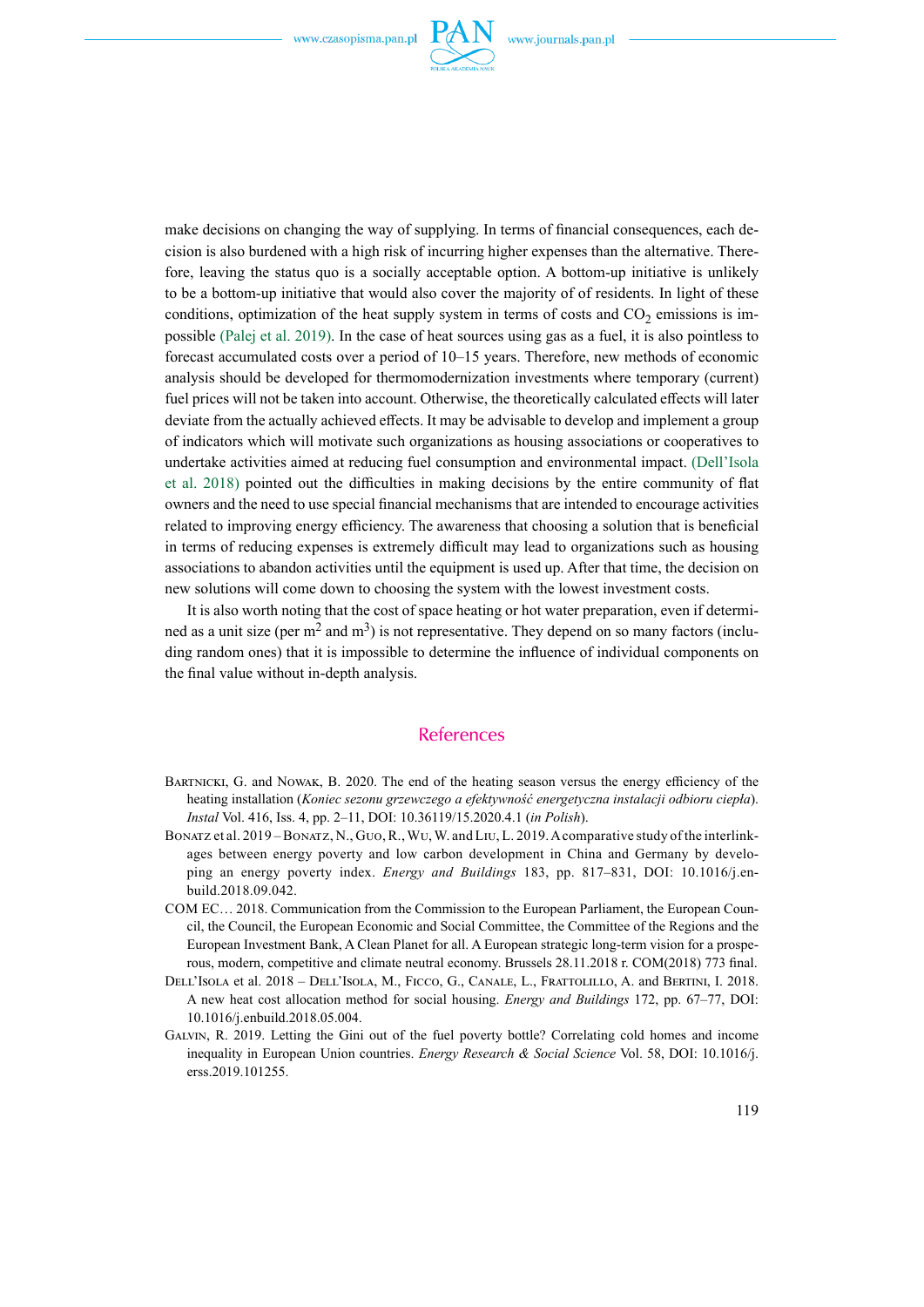

- Gungor et al. 2010 Gungor, V.C., Lu, B. and Hancke, G.P. 2010. Opportunities and challenges of wireless sensor networks in smart grid. *IEEE Trans. Ind. Electron*. 57, pp. 3557–3564.
- Inman, M. 2020. Gas at a Crossroads. *Global Energy Monitor. February 3.* [Online] https://globalenergymonitor.org/reports/ [Accessed: 2020-04-24].
- NACE et al. 2019 NACE, T., PLANTE, L. and BROWNING, J. 2019. The New Gas Boom: Tracking Global LNG Infrastructure*. Global Energy Monitor. July 1*. [Online] https://globalenergymonitor.org/reports/ [Accessed: 2020-04-24].
- PALEJ et al. 2019 PALEJ, P., QUSAY, H., KLESZCZ, S., HANUS, R. and JASZCZUR, M. 2019. Analysis and optimization of hybrid renewable energy systems. *Polityka Energetyczna – Energy Policy Journal* Vol. 22, Iss. 2, pp. 107–120, DOI: 10.33223/epj/109911.
- Report EC… 2019. Report from the Commission to the European Parliament and the Council, Preparing the basis for increasing long-term ambitions, Progress report on EU climate action in 2019. Brussels, 31.10.2019 r. COM(2019) 559 final.
- Stala-Szlugaj, K. 2019. Analysis on a regional basis of trends in hard coal prices for Polish households*. Polityka Energetyczna – Energy Policy Journal* Vol. 22, Iss. 3, pp. 57–70, DOI: 10.33223/epj/112086.
- Wyganowski, J. 2020. EUR 120 billion for gas investments in Europe (*120 mld euro na inwestycje gazowe w Europie*). *Energia Gigawat* 1–2. [Online] https://rynek-gazu.cire.pl/st,43,298,item,193734,2,0,0,0,0,0,120-mld-euro-na-inwestycje-gazowe-w-europie.html [Accessed: 2020-02-17] (*in Polish*).

Grzegorz Bartnicki, Bogdan Nowak

## Rynek paliw gazowych w Polsce a koszty końcowej energii cieplnej wytwarzanej w kotłowni lokalnej

#### Streszczenie

Znaczna część (około 55%) z ponad 14 mln polskich gospodarstw domowych stanowi fragment budynków wielorodzinnych. W tej grupie duży udział mają budynki będące zasobami spółdzielni lub wspólnot mieszkaniowych. Zaopatrzenie w ciepło odbywa się z sieci ciepłowniczej lub ze źródeł lokalnych. W odniesieniu do obiektów, które są zasilane z kotłowni gazowych, konieczne jest podpisanie i realizacja umów na dostawę gazu. Od 1 października 2017 r. został zniesiony obowiązek przedstawiania do zatwierdzenia Prezesowi Urzędu Regulacji Energetyki taryf w zakresie obrotu gazem, z wyjątkiem odbiorców w gospodarstwach domowych. Decyzje w zakresie wyboru dostawcy i treści zawieranej umowy podejmują uprawnione do tego organy spółdzielni lub wspólnoty mieszkaniowej. Konsekwencje takich decyzji ponoszą użytkownicy lokali mieszkalnych. Umowa na dostawę paliwa gazowego ustala ceny i stawki obowiązujące w danym okresie. Trafność decyzji o momencie zawarcia lub aneksowania umowy, wypowiedzenia dotychczasowych warunków i podpisanie nowej umowy czy też skuteczność negocjacyjna skutkują obciążeniem finansowym dla wszystkich użytkowników, a przecież koszty ogrzewania pomieszczeń i przygotowania ciepłej wody użytkowej stanowią w Polsce znaczącą składową ogólnych kosztów utrzymania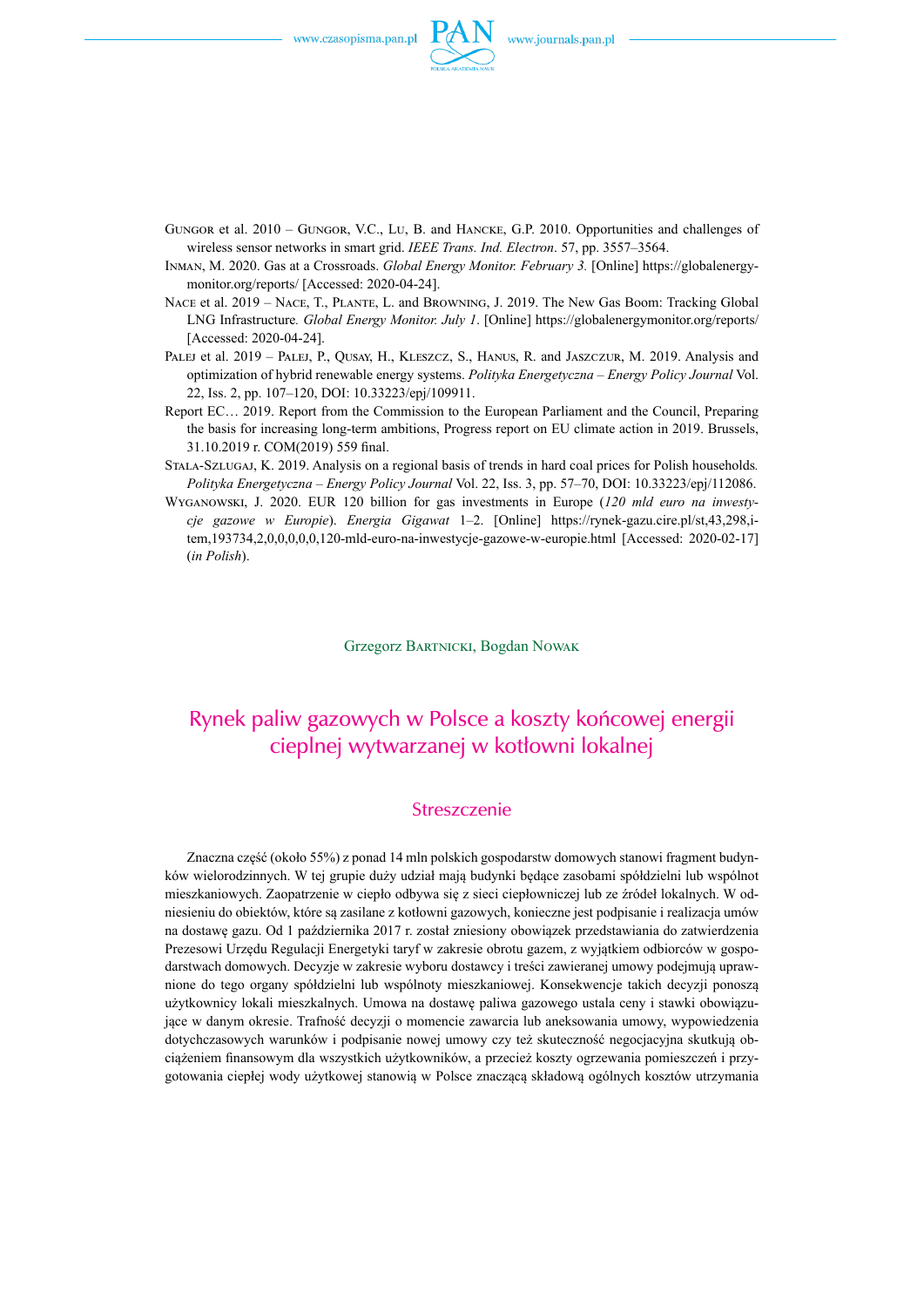

nieruchomości. Zbyt wysokie koszty związane z zaopatrzeniem w ciepło to nie tylko dodatkowe wydatki dla właścicieli mieszkań. Zmniejsza się również atrakcyjność lokali mieszkalnych na rynku najmu. Prowadzona działalność usługowa w lokalach usługowych zlokalizowanych w takich zasobach jest również mniej konkurencyjna.

Autorzy artykułu przeanalizowali ceny gazu na polskim rynku w okresie ostatnich 3 lat i przedstawili wyniki symulacji skutków określonych cen i stawek ustalonych w umowie na dostawę paliwa na koszt ogrzewania z punktu widzenia pojedynczego lokalu. Ponieważ w skali roku nie są to duże kwoty, nie motywują one do optymalizacji w tym zakresie warunków umowy na zakup gazu. Dynamika zmian cen gazu w Polsce, mimo że nieco odbiegająca od trendów światowych, jest duża. Utrudnia to osobom odpowiedzialnym podejmowanie trafnych decyzji, a dla użytkowników lokali mieszkalnych często oznacza różnice wydatków w kolejnych latach. Jedną z konsekwencji ustalenia cen i stawek istotnie wyższych od możliwych do uzyskania może być też niechęć lokalnych społeczności do podejmowania działań zwiększających efektywność energetyczną systemu zaopatrzenia w ciepło. Z punktu widzenia kosztów ogrzewania takie decyzje mogą bowiem wypaczyć efekt ekonomiczny termomodernizacji.

Słowa kluczowe: rynek gazu, budynek wielorodzinny, efektywność energetyczna